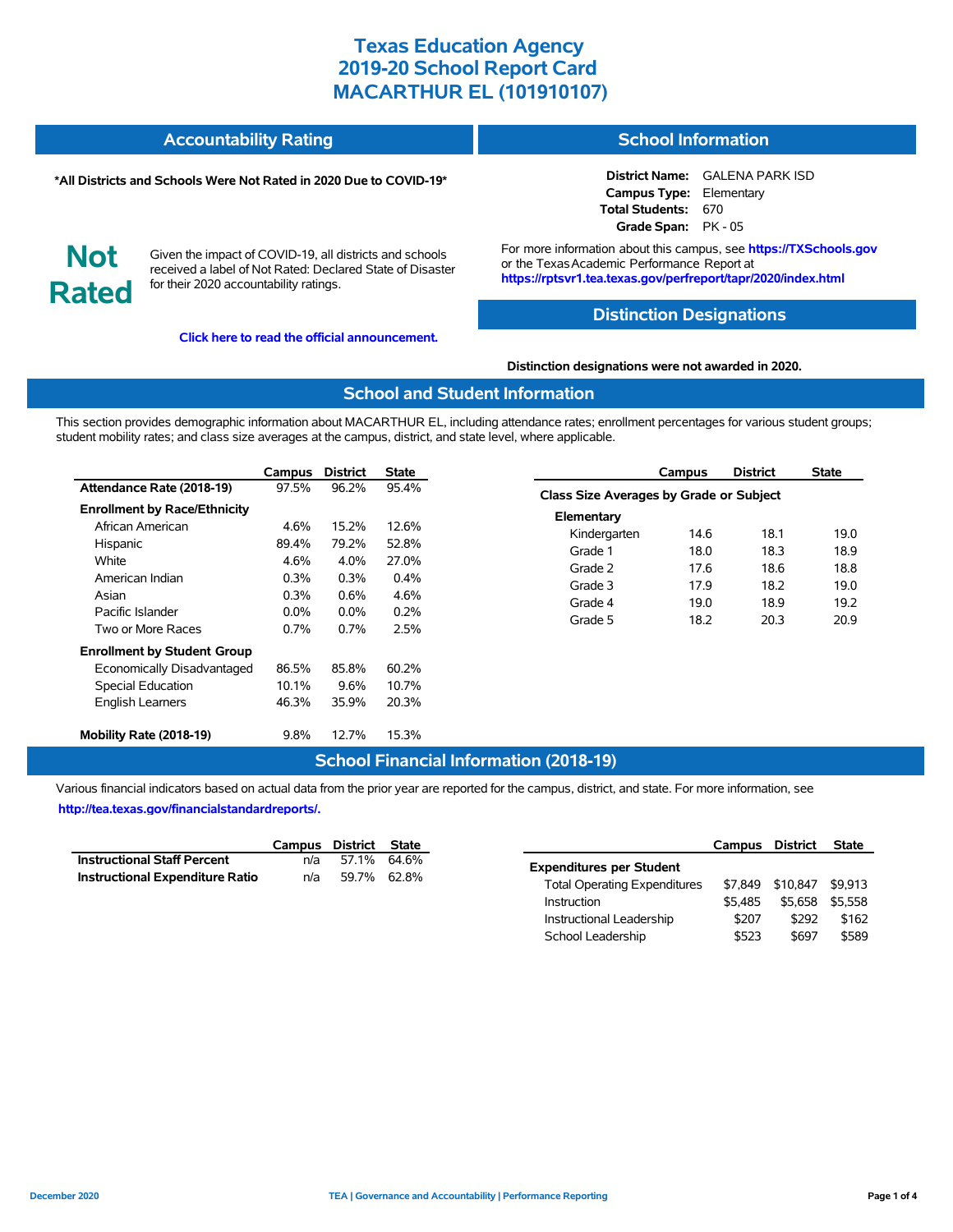## **STAAR Outcomes**

This section provides STAAR performance and Academic Growth outcomes. Academic Growth measures whether students are maintaining performance or improving from year to year. **Please note that due to the cancellation of spring 2020 State of Texas Assessments of Academic Readiness (STAAR) due to the COVID-19 pandemic, the performance of this year's report is not updated.**

|                                                                                    |      |       |     |     |                                   |     |        |                          |        |                          | Two or                   |        |
|------------------------------------------------------------------------------------|------|-------|-----|-----|-----------------------------------|-----|--------|--------------------------|--------|--------------------------|--------------------------|--------|
|                                                                                    |      |       |     |     | African                           |     |        | American                 |        | <b>Pacific</b>           | More                     | Econ   |
|                                                                                    |      | State |     |     | District Campus American Hispanic |     | White  | Indian                   | Asian  | <b>Islander</b>          | Races                    | Disadv |
| STAAR Performance Rates at Approaches Grade Level or Above (All Grades Tested)     |      |       |     |     |                                   |     |        |                          |        |                          |                          |        |
| All Subjects                                                                       | 2019 | 78%   | 78% | 77% | 57%                               | 79% | 69%    |                          | $\ast$ |                          | 100%                     | 77%    |
|                                                                                    | 2018 | 77%   | 76% | 84% | 68%                               | 84% | 86%    |                          |        |                          | $\ast$                   | 83%    |
| ELA/Reading                                                                        | 2019 | 75%   | 73% | 79% | 63%                               | 80% | 83%    |                          | $\ast$ |                          | $\ast$                   | 79%    |
|                                                                                    | 2018 | 74%   | 72% | 81% | 77%                               | 81% | 85%    |                          | $\ast$ |                          | $\ast$                   | 80%    |
| Mathematics                                                                        | 2019 | 82%   | 84% | 86% | 69%                               | 88% | 78%    | $\overline{a}$           | $\ast$ |                          | $\ast$                   | 86%    |
|                                                                                    | 2018 | 81%   | 84% | 88% | 60%                               | 90% | 86%    |                          | $\ast$ |                          | $\ast$                   | 88%    |
| Writing                                                                            | 2019 | 68%   | 67% | 50% | 29%                               | 54% | 27%    |                          | $\ast$ |                          | $\overline{a}$           | 51%    |
|                                                                                    | 2018 | 66%   | 64% | 67% | $\ast$                            | 67% | $\ast$ |                          |        |                          | $\ast$                   | 66%    |
| Science                                                                            | 2019 | 81%   | 82% | 75% | ∗                                 | 75% | *      |                          |        |                          | $\ast$                   | 70%    |
|                                                                                    | 2018 | 80%   | 80% | 91% | 67%                               | 92% | 100%   |                          |        |                          |                          | 91%    |
| STAAR Performance Rates at Meets Grade Level or Above (All Grades Tested)          |      |       |     |     |                                   |     |        |                          |        |                          |                          |        |
| All Subjects                                                                       | 2019 | 50%   | 46% | 48% | 36%                               | 48% | 51%    |                          | $\ast$ |                          | 83%                      | 47%    |
|                                                                                    | 2018 | 48%   | 44% | 52% | 32%                               | 52% | 67%    |                          | $\ast$ |                          | $\ast$                   | 50%    |
| ELA/Reading                                                                        | 2019 | 48%   | 41% | 42% | 31%                               | 42% | 50%    | $\overline{a}$           | $\ast$ | L,                       | $\ast$                   | 42%    |
|                                                                                    | 2018 | 46%   | 40% | 44% | 31%                               | 43% | 55%    |                          | $\ast$ |                          | $\ast$                   | 41%    |
| Mathematics                                                                        | 2019 | 52%   | 53% | 59% | 44%                               | 59% | 61%    |                          | $\ast$ |                          | $\ast$                   | 57%    |
|                                                                                    | 2018 | 50%   | 50% | 61% | 33%                               | 61% | 81%    | L.                       | $\ast$ |                          | $\ast$                   | 61%    |
| Writing                                                                            | 2019 | 38%   | 33% | 27% | 29%                               | 26% | 27%    |                          | $\ast$ |                          | $\overline{\phantom{a}}$ | 26%    |
|                                                                                    | 2018 | 41%   | 37% | 42% | $\ast$                            | 41% | $\ast$ |                          |        |                          | $\ast$                   | 39%    |
| Science                                                                            | 2019 | 54%   | 51% | 56% | $\ast$                            | 55% | $\ast$ |                          |        |                          | $\ast$                   | 51%    |
|                                                                                    | 2018 | 51%   | 45% | 57% | 33%                               | 57% | 67%    |                          |        |                          | $\overline{\phantom{a}}$ | 56%    |
|                                                                                    |      |       |     |     |                                   |     |        |                          |        |                          |                          |        |
| STAAR Performance Rates at Masters Grade Level (All Grades Tested)<br>All Subjects | 2019 | 24%   | 18% | 25% | 17%                               | 24% | 39%    |                          | $\ast$ | $\overline{a}$           | 50%                      | 24%    |
|                                                                                    | 2018 | 22%   | 16% | 23% | 11%                               | 22% | 35%    |                          | $\ast$ |                          | $\ast$                   | 21%    |
| ELA/Reading                                                                        | 2019 | 21%   | 14% | 20% | 13%                               | 19% | 39%    |                          | $\ast$ | L,                       | $\ast$                   | 19%    |
|                                                                                    | 2018 | 19%   | 13% | 19% | 8%                                | 18% | 35%    | $\overline{\phantom{a}}$ | $\ast$ |                          | $\ast$                   | 15%    |
| Mathematics                                                                        | 2019 | 26%   | 25% | 36% | 31%                               | 35% | 44%    |                          | $\ast$ |                          | $\ast$                   | 34%    |
|                                                                                    | 2018 | 24%   | 21% | 32% | 13%                               | 32% | 38%    |                          | $\ast$ |                          | $\ast$                   | 31%    |
| Writing                                                                            | 2019 | 14%   | 9%  | 9%  | 0%                                | 8%  | 18%    | ٠                        | $\ast$ |                          | $\overline{\phantom{a}}$ | 8%     |
|                                                                                    | 2018 | 13%   | 9%  | 6%  | ∗                                 | 6%  | $\ast$ |                          |        |                          | $\ast$                   | 5%     |
| Science                                                                            | 2019 | 25%   | 18% | 25% | $\ast$                            | 23% | $\ast$ |                          |        | $\overline{\phantom{a}}$ | $\ast$                   | 21%    |
|                                                                                    | 2018 | 23%   | 15% | 22% | 17%                               | 22% | 33%    |                          |        | $\overline{\phantom{a}}$ | $\overline{a}$           | 19%    |
|                                                                                    |      |       |     |     |                                   |     |        |                          |        |                          |                          |        |
| <b>Academic Growth Score (All Grades Tested)</b>                                   |      |       |     |     |                                   |     |        |                          | $\ast$ |                          |                          |        |
| <b>Both Subjects</b>                                                               | 2019 | 69    | 69  | 78  | 78                                | 78  | 68     |                          |        |                          | $\ast$                   | 76     |
|                                                                                    | 2018 | 69    | 69  | 82  | 81                                | 82  | 85     |                          | $\ast$ |                          | *<br>$\ast$              | 81     |
| ELA/Reading                                                                        | 2019 | 68    | 66  | 75  | 89                                | 75  | 68     |                          |        |                          | $\ast$                   | 74     |
|                                                                                    | 2018 | 69    | 68  | 78  | 75                                | 78  | 88     |                          | $\ast$ |                          | $\ast$                   | 77     |
| Mathematics                                                                        | 2019 | 70    | 72  | 80  | 67                                | 81  | 68     |                          |        |                          |                          | 78     |
|                                                                                    | 2018 | 70    | 71  | 85  | 85                                | 85  | 83     |                          |        |                          | $\ast$                   | 84     |

? Indicates that the data for this item were statistically improbable or were reported outside a reasonable range.<br>- Indicates zero observations reported for this group.<br>\* Indicates results are masked due to small numbers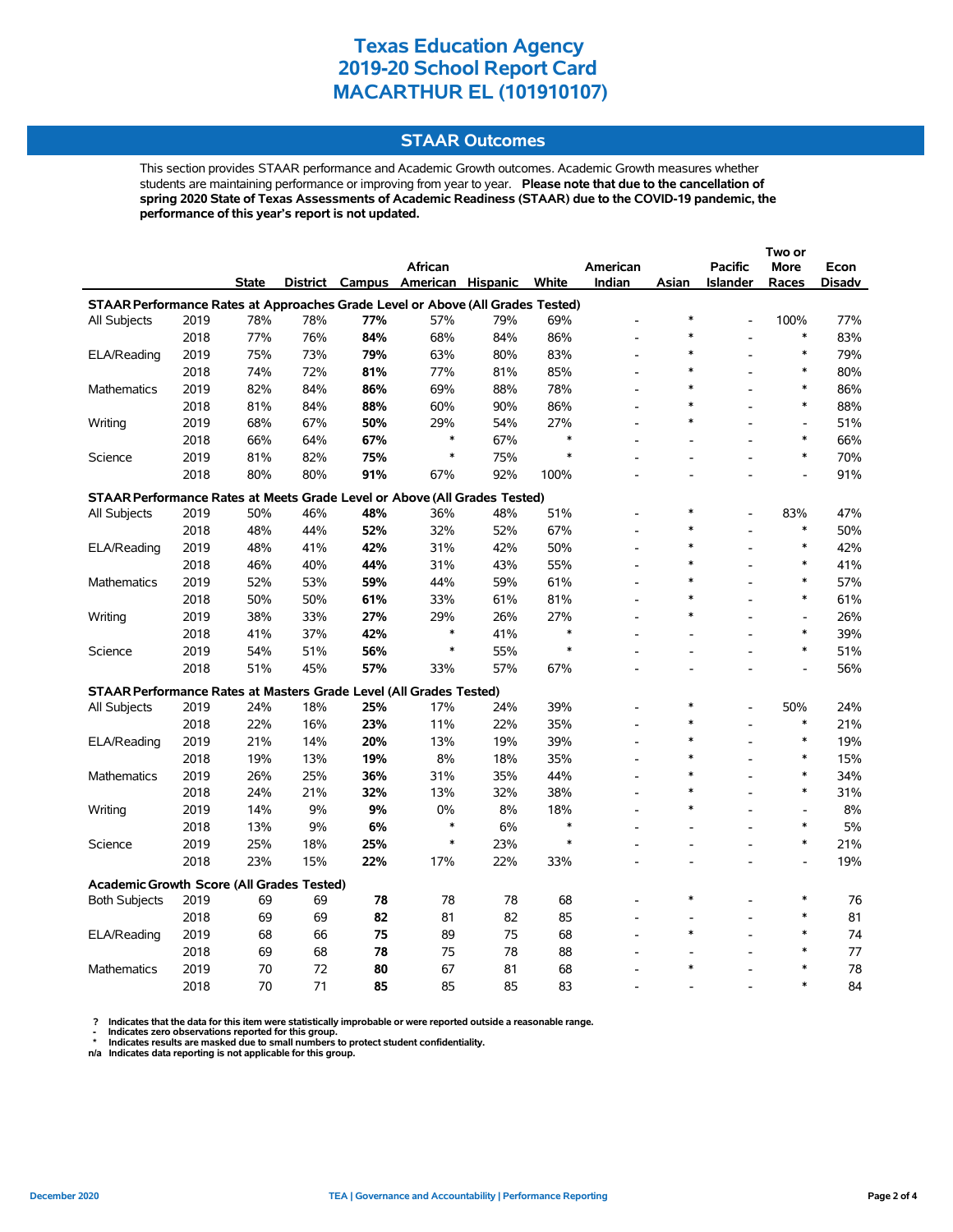## **Prior-Year Non-Proficient and Student Success Initiative STAAR Outcomes**

Progress of Prior-Year Non-Proficient Students shows STAAR performance rates for students who did not perform satisfactorily in 2017-18 but did in 2018-19. Student Success Initiative shows rates related to the requirement for students to demonstrate proficiency on the reading and mathematics STAAR in grades 5 and 8. **Please note that due to the cancellation of spring 2020 State of Texas Assessments of Academic Readiness (STAAR) due to the COVID-19 pandemic, this year's report is not updated.**

|                                                |              |                                      |                                                   |                                                                       |                 |        | Two or   |       |                 |             |               |
|------------------------------------------------|--------------|--------------------------------------|---------------------------------------------------|-----------------------------------------------------------------------|-----------------|--------|----------|-------|-----------------|-------------|---------------|
|                                                |              |                                      |                                                   | African                                                               |                 |        | American |       | <b>Pacific</b>  | <b>More</b> | Econ          |
|                                                | <b>State</b> | <b>District</b>                      | Campus                                            | American                                                              | <b>Hispanic</b> | White  | Indian   | Asian | <b>Islander</b> | Races       | <b>Disadv</b> |
| Progress of Prior-Year Non-Proficient Students |              |                                      |                                                   |                                                                       |                 |        |          |       |                 |             |               |
| Sum of Grades 4-8                              |              |                                      |                                                   |                                                                       |                 |        |          |       |                 |             |               |
| Reading                                        |              |                                      |                                                   |                                                                       |                 |        |          |       |                 |             |               |
| 2019                                           | 41%          | 42%                                  | 43%                                               | ∗                                                                     | 44%             | $\ast$ |          |       |                 |             | 41%           |
| 2018                                           | 38%          | 39%                                  | 47%                                               | ∗                                                                     | 49%             | ∗      |          |       |                 |             | 44%           |
| Mathematics                                    |              |                                      |                                                   |                                                                       |                 |        |          |       |                 |             |               |
| 2019                                           | 45%          | 50%                                  | 45%                                               | 40%                                                                   | 50%             | $\ast$ |          |       |                 |             | 45%           |
| 2018                                           | 47%          | 55%                                  | 56%                                               | $\ast$                                                                | 59%             | ∗      |          |       |                 |             | 52%           |
| <b>Students Success Initiative</b>             |              |                                      |                                                   |                                                                       |                 |        |          |       |                 |             |               |
| <b>Grade 5 Reading</b>                         |              |                                      |                                                   |                                                                       |                 |        |          |       |                 |             |               |
|                                                |              |                                      |                                                   | Students Meeting Approaches Grade Level on First STAAR Administration |                 |        |          |       |                 |             |               |
| 2019                                           | 78%          | 73%                                  | 70%                                               | *                                                                     | 69%             | $\ast$ |          |       |                 | $\ast$      | 68%           |
|                                                |              |                                      | <b>Students Requiring Accelerated Instruction</b> |                                                                       |                 |        |          |       |                 |             |               |
| 2019                                           | 22%          | 27%                                  | 30%                                               | *                                                                     | 31%             | $\ast$ |          |       |                 | $\ast$      | 32%           |
|                                                |              | <b>STAAR Cumulative Met Standard</b> |                                                   |                                                                       |                 |        |          |       |                 |             |               |
| 2019                                           | 86%          | 84%                                  | 80%                                               | *                                                                     | 81%             | $\ast$ |          |       |                 | *           | 79%           |
| <b>Grade 5 Mathematics</b>                     |              |                                      |                                                   |                                                                       |                 |        |          |       |                 |             |               |
|                                                |              |                                      |                                                   | Students Meeting Approaches Grade Level on First STAAR Administration |                 |        |          |       |                 |             |               |
| 2019                                           | 83%          | 86%                                  | 88%                                               |                                                                       | 88%             |        |          |       |                 |             | 86%           |
|                                                |              |                                      | <b>Students Requiring Accelerated Instruction</b> |                                                                       |                 |        |          |       |                 |             |               |
| 2019                                           | 17%          | 14%                                  | 12%                                               | *                                                                     | 12%             | $\ast$ |          |       |                 | *           | 14%           |
|                                                |              | <b>STAAR Cumulative Met Standard</b> |                                                   |                                                                       |                 |        |          |       |                 |             |               |
| 2019                                           | 90%          | 91%                                  | 93%                                               | ∗                                                                     | 94%             | $\ast$ |          |       |                 | ∗           | 91%           |

 **? Indicates that the data for this item were statistically improbable or were reported outside a reasonable range.**

 **- Indicates zero observations reported for this group. \* Indicates results are masked due to small numbers to protect student confidentiality.**

**n/a Indicates data reporting is not applicable for this group.**